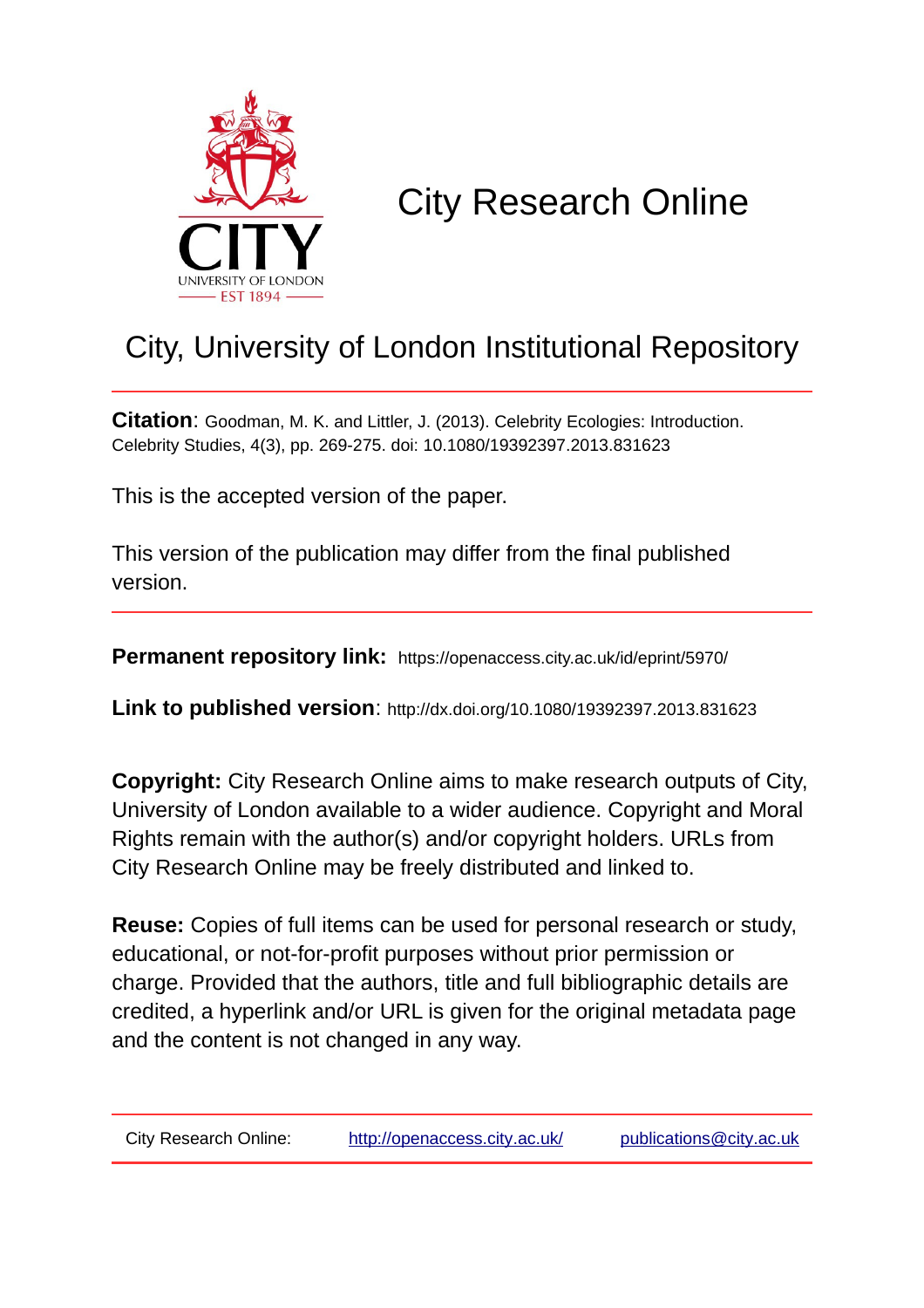## **Environment, Politics and Development Working Paper Series**

## **Department of Geography, King's College London**

**\_\_\_\_\_\_\_\_\_\_\_\_\_\_\_\_\_\_\_\_\_\_\_\_\_\_\_\_\_\_\_\_\_\_\_\_\_\_\_\_\_\_\_\_\_\_\_\_\_\_\_\_\_\_\_\_\_\_\_\_\_\_\_**

**\_\_\_\_\_\_\_\_\_\_\_\_\_\_\_\_\_\_\_\_\_\_\_\_\_\_\_\_\_\_\_\_\_\_\_\_\_\_\_\_\_\_\_\_\_\_\_\_\_\_\_\_\_\_\_\_\_\_\_\_\_\_\_**

 *Year 2013 Paper # 56*

## **Introduction Celebrity Ecologies**

**Mike Goodman (Kings College London) and Jo Littler (City University London)**

Department of Geography, King's College London

**©2013 by the Author(s)**

This paper is posted at King's College London, Department of Geography at <http://www.kcl.ac.uk/sspp/departments/geography/research/epd/workingpapers.aspx>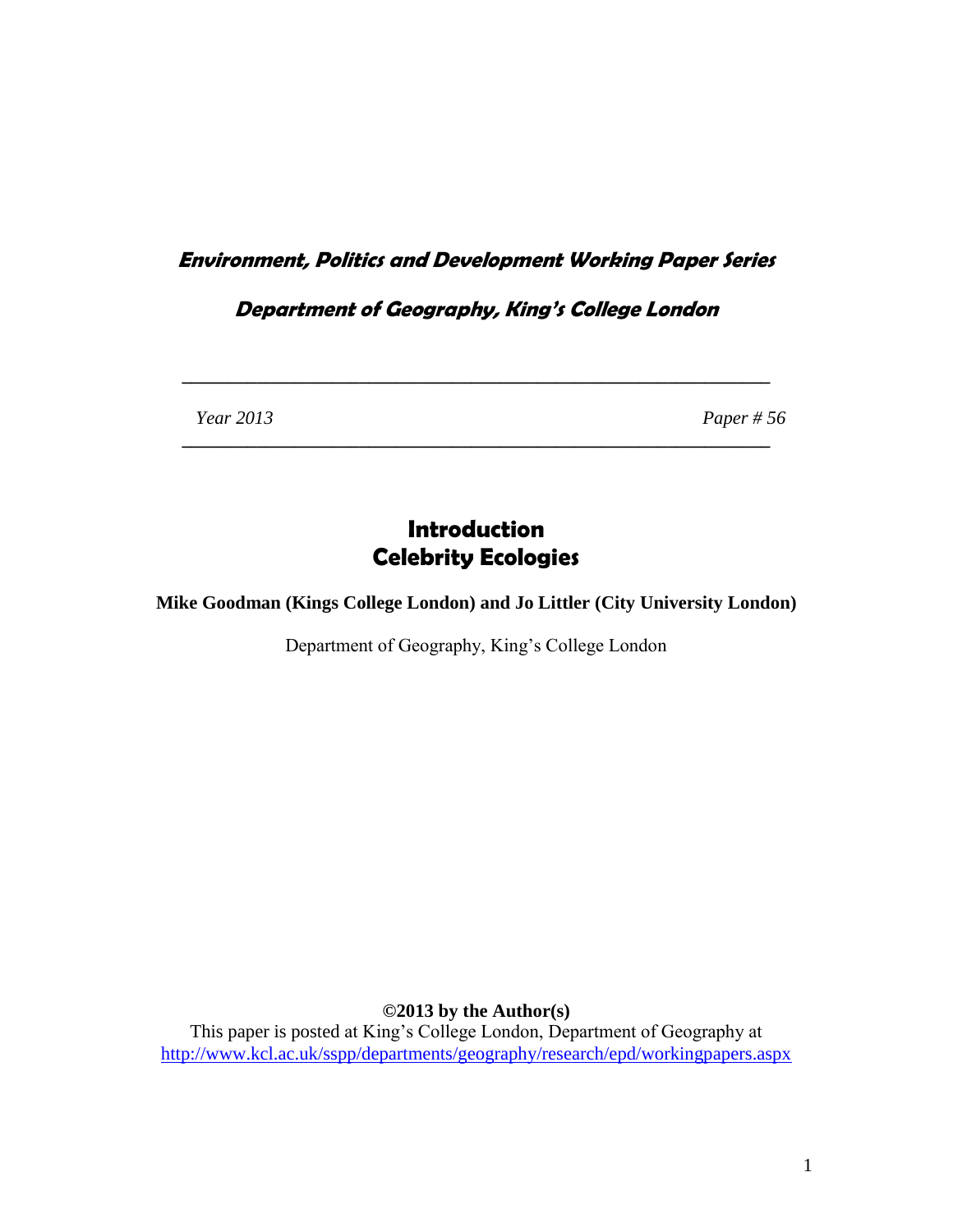#### **Introduction**

#### **Celebrity Ecologies**

#### *Mike Goodman (Kings College London) and Jo Littler (City University London)*

Out of the efforts of environmental NGOs to raise their profiles amidst frenetic global mediascapes, the construction of celebrity in a dispersed post-Fordist promotional landscape, the continual mainstreaming of ecological concerns, the commodification of anxiety, and the celebritisation of politics, a particular breed of charismatic megafauna has emerged, blinking, into the daylight: the 'environment-saving' star. Whether as the face, voice or embodiment of concerns about climate change, clean water, deforestation and over-fishing, it can sometimes seem that every celebrity from global megastars to Zlisters is in the business of getting us to think, care and do differently in order to 'save the planet'. Dedicated websites exist to catalogue and share the environmental, charity and humanitarian efforts of celebrities of all stripes. Look to the Stars.com reveals that Greenpeace is supported by 58 different celebrities, and tells us what other causes they are associated with or support (looktothestars.com 2013). Ecorazzi.com, which details green celebrity lifestyles, provides an insight into the clothing choices of actress Helen Hunt, who wore a 'simple navy blue strapless ecofriendly gown designed by H&M' and the textile recycling NGO Global Green, on the red carpet at the 2013 Oscars. As Ecorazzi states, 'there's nothing like taking a risk on one of the biggest red carpets of the year and doing it in an eco-friendly way' -- because according to Hunt, the combination of celebrity and environmentalism is 'win, win, win!' (Koerner 2013).

But is the marriage between celebrity and environmental issues always 'win, win, win'? Popular scepticism and some of the research in this issue indicate not. Perhaps we should ask instead: is celebrity – with its individualized mode of power, its concentration of wealth, its imbrication in systemic profit-making - the exact *opposite* of what biodiversity and the environmental crisis needs: participation, co-operation, regulation against exploitation, and systemic political change? There are many persuasive factors which could be mobilised to support this strand of argument. Celebrity tends most often to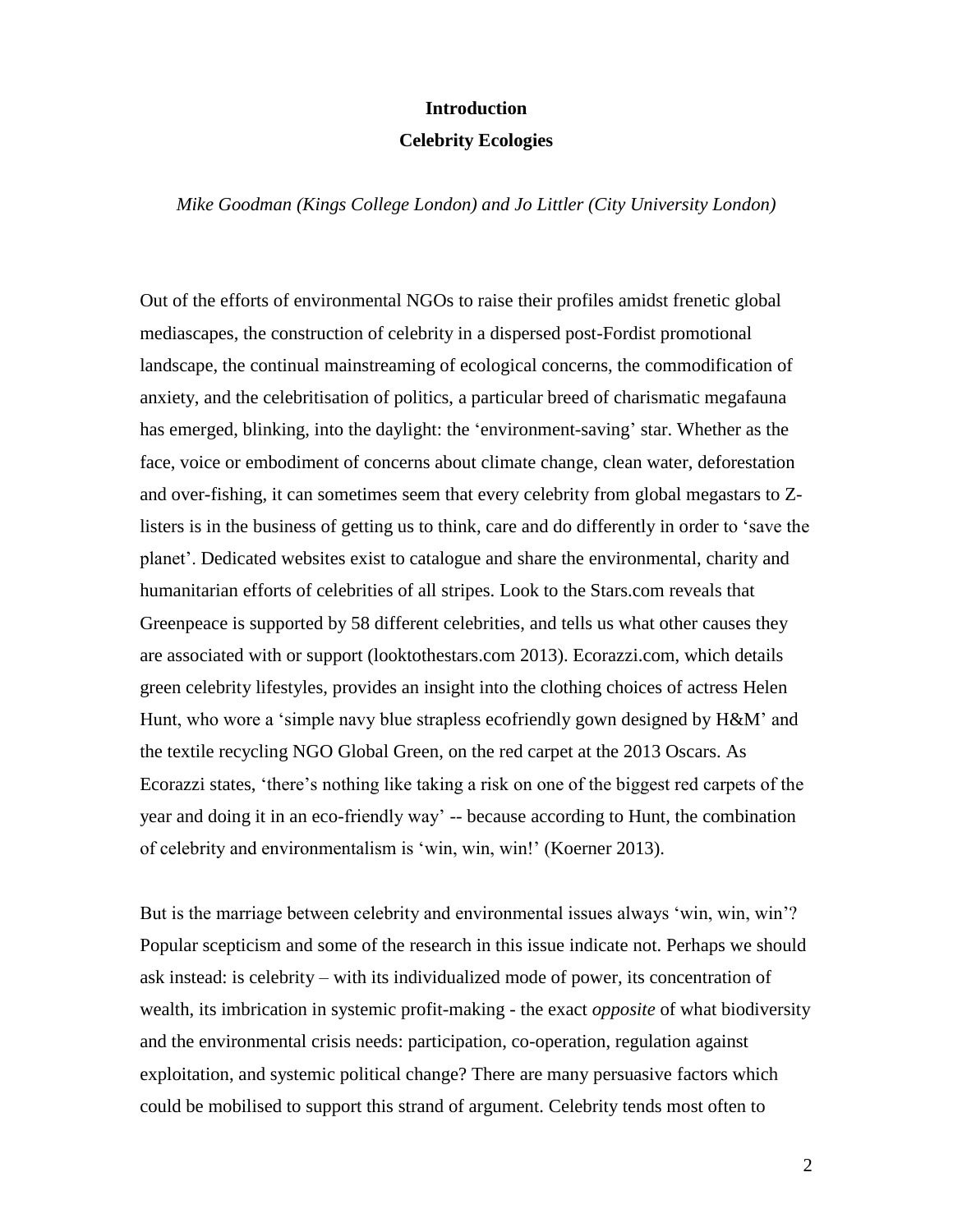appear as part of late capitalist consumer culture, tied to the ideology of 'economic growth', to be deployed as a resource to sell more and more stuff, with the lives of its D and Z list 'celetoids' (Rojek 2001) both proliferating and becoming more fleeting, just like the products built around planned obsolescence that they are sometimes paid to promote (Turner 2009).

This issue approaches the relationship between celebrity and the environment from a number of different disciplinary and interdisciplinary perspectives in order to ask how the shifting nature of celebrity and the shifting 'nature of nature' have both collided and mutually constituted each other. Bringing together a wide range of articles on the subject, it connects issues including the historical evolution of the animal-as-star, the debatable influence of celebrities on environmentalism, the politics of celebrity within climate change activism and the environmental cost of celebrity itself. $<sup>1</sup>$ </sup>

What does it mean to speak of 'celebrity ecologies?' We use the term here in two ways: to think about the imbrication between celebrity culture and 'nature', and to think about the forms or 'ecologies' such relationships take. The term 'ecologies' has, of recent years, had a renaissance in certain sections of cultural and media theory; as indicated by the title of Matthew Fuller's book *Media Ecologies* (2007) for example, or Jussi Parrika's work (2010, 2011), which thinks about media formations through the 'insect logic' of buzzes, swarms and networks. These works relate to longer traditions of using 'ecologies' to think about media, particularly Marshall McLuhan's writings on media as 'environments of perception', an area of research on how media forms create social transformations and effect human values which itself became codified by Neil Postman as a field of study called 'media ecology'. The more contemporary variant of media ecology – or media ecology  $2.0 - is$ , like so much current theoretical work, selfconsciously less human-centred in its approach, being informed by theorists such as Simondon, Whitehead and Guattari in theorising assemblages of non-/post-/human interaction; considering, for example, how a machine 'carries with itself the dynamics of

 $\overline{a}$ 

 $^1$  This issue derives to a great extent from the AHRC-funded 'Spectacular Environmentalisms' research network (2010-12; AH/H039279/1) and we are therefore grateful to all participants and to the AHRC's Researching Environmental Network scheme. We did also ask a female commentator to contribute to this issue, but she was unfortunately taken ill and unable to contribute her commentary.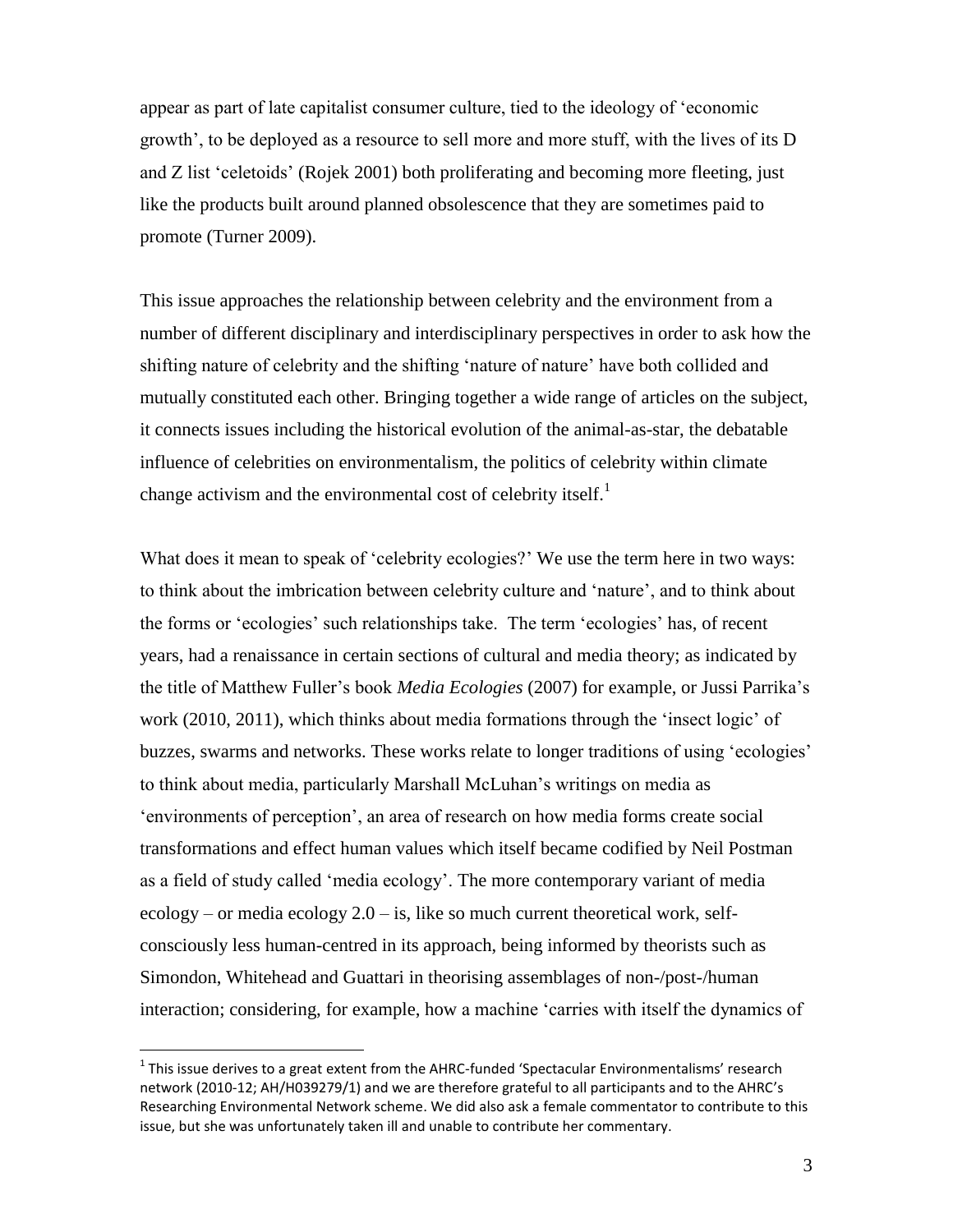thought' (Simondon in Parriki 2011). Such work emphasise the non-linearity of media; of media as 'processual passage'; as human/post-human assemblage; and as milieu of affective action rather than static state or tool of communication between humans. Humans aren't the start and end points of analysis, in other words, and their activities are mixed up in various formations, 'ecologies' and ecosystems with particular characteristics and lives.

'Celebrity ecologies' placed in this frame works to emphasise the larger assemblages and systems within and around which celebrity is enmeshed. It's certainly useful to think of the domains celebrities participate in and create beyond the individualist frame of the celebrity itself – or of how, in Simondon's terms, the celebrity is 'individuated' from, for example a media-film-publicity-profit complex. We would argue that any emphasis in that direction -- and away from the *homage* to possessive individualism that some branches of celebrity studies participate in -- is important. In other ways, an emphasis on the larger 'ecosystems' of which celebrity is a part is, of course, far from new. We might think, for example, of Richard Dyer's classic work considering what 'Judy Garland' means in the context of 1970s/80s gay/queer cultural environments; how her 'tragedy' formed both a potential point of identification and a route out of a particular psychosocial formation of sexual prejudice (Dyer 1986). Or, in more distinctly media-technologicallyoriented vein, we could look to how, in *Celebrity and Power,* P. David Marshall explored the specific types of celebrity created by different media forms/assemblages: the TV's encouragement of intimate celebrity, for example, versus the distanced heroism and lionisation engendered through cinema (1997). Such work already deals in some ways with 'ecologies' of celebrity, even if it is not coded as such.

Somewhat paradoxically, given the name, what often gets sidelined in studies of 'media ecology' is the environmental destruction and degradation that media forms are themselves imbricated in. Richard Maxwell and Toby Miller's groundbreaking work in their recent book *Greening the Media* (2011) explores precisely this subject, investigating the supply chains of iPhones, print and computers, the metals, sweat and toxic river pollution which forms them, and puncturing the fiction of energy-free 'cloud' computing by detailing the smokestacks upon which they rely. As Miller points out in his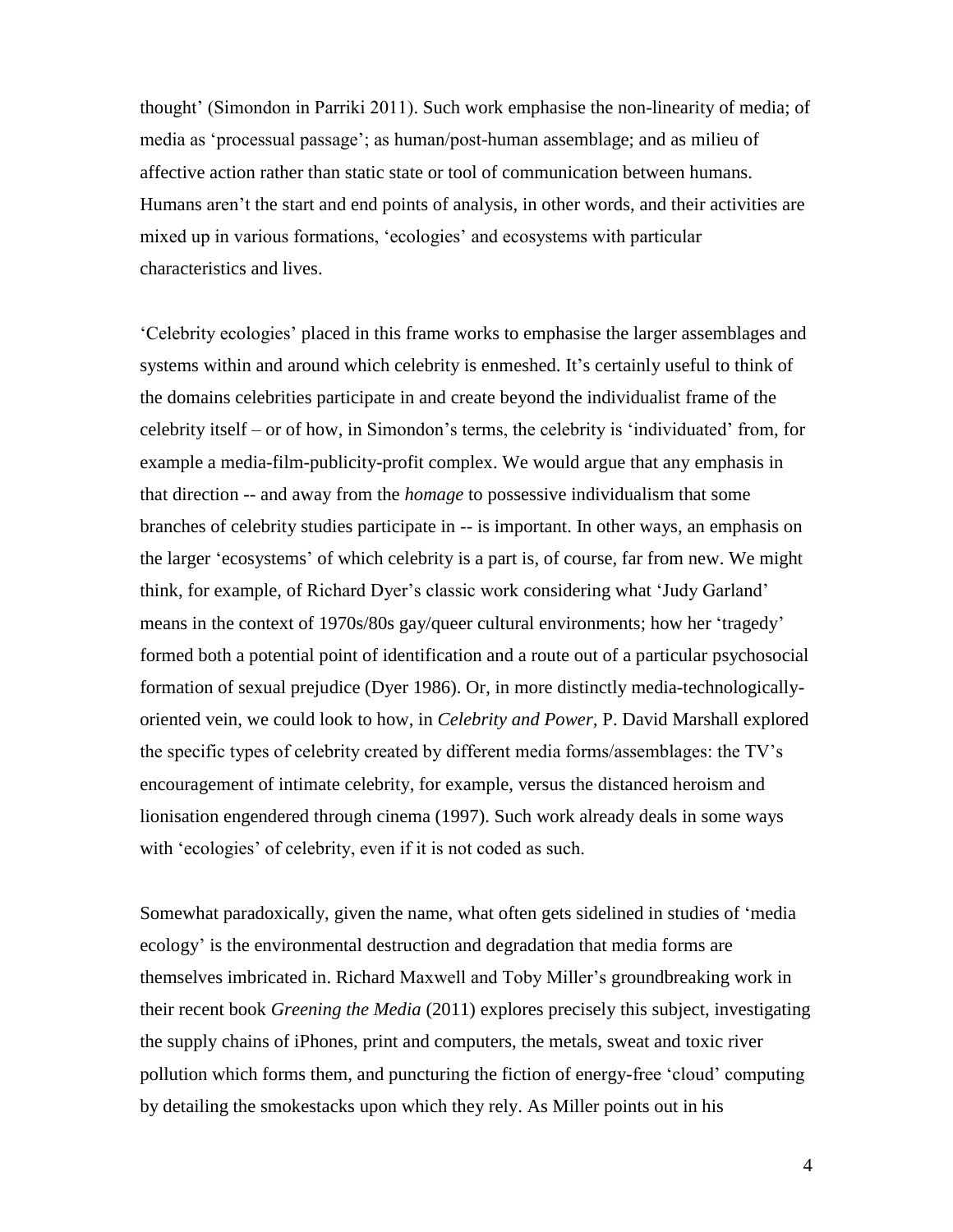commentary on this issue as well as with Maxwell in *Greening the Media*, the contradiction between celebrity endorsement of environmental good behaviour, and the environmental effects of the industries that spawn celebrities, can be staggering. For instance, the production of the film *The Beach* inflicted serious long-term damage to Phi Phi Islands National Park in Thailand; and the chlorination of water in Popotla, Baja Calfornia in Mexico during the filming of *Titanic* decimated fish stocks; and in 2005 the motion-picture industry was deemed the biggest polluter in LA. The ecological impact of the machinery through which celebrity is produced, therefore, needs to be dragged into the frame of analysis.

Whilst highlighting these larger formations, systems, or assemblages, then, this issue clearly has an emphasis on 'ecology' in terms of environment, environmentalism and 'nature', and has been produced to help open up questions about what the roles celebrity plays in relation to these domains. The relationships between celebrity and ecological/ environmental issues can be understood in multiple ways. One focus is to consider the celebrification of nature and 'enviro-tainment'. As Dan Brockington's work has traced, there is a long history of connections between celebrity and environmental conservation; not only through campaigns but also through the changing wildlife presenters and wildlife films. Brockington has argued that today, 'people need celebrities to get close to nature on their behalf when they themselves cannot' (2009, p. 3); and that 'celebrity conservation is as strong and powerful as democracy in western cultures' (2009, p. 149). This also connects to the role celebrities are increasingly playing in relation to charity and philanthropy, a topic currently being explored in a number of different and interesting ways (Kapoor 2012, Littler 2008, Wheeler 2013, Wilson 2011)

The 'charismatic megafauna' of lions, pandas, polar bears, whales, tigers and elephants still garner media attention like very few other parts of nature and ecological systems. They act as the icons of NGOs (e.g. WWF's panda symbol), figure heavily in children's books and Disney movies; and can act, like the images of the ice-stranded, 'drowning' polar bears, as images designed to 'bring climate change home' (Slocum 2004). This celebrification of animals is the focus of John Blewitt's (2013) paper in this issue, in which he traces how animal celebrity can work as a cipher for telling us something about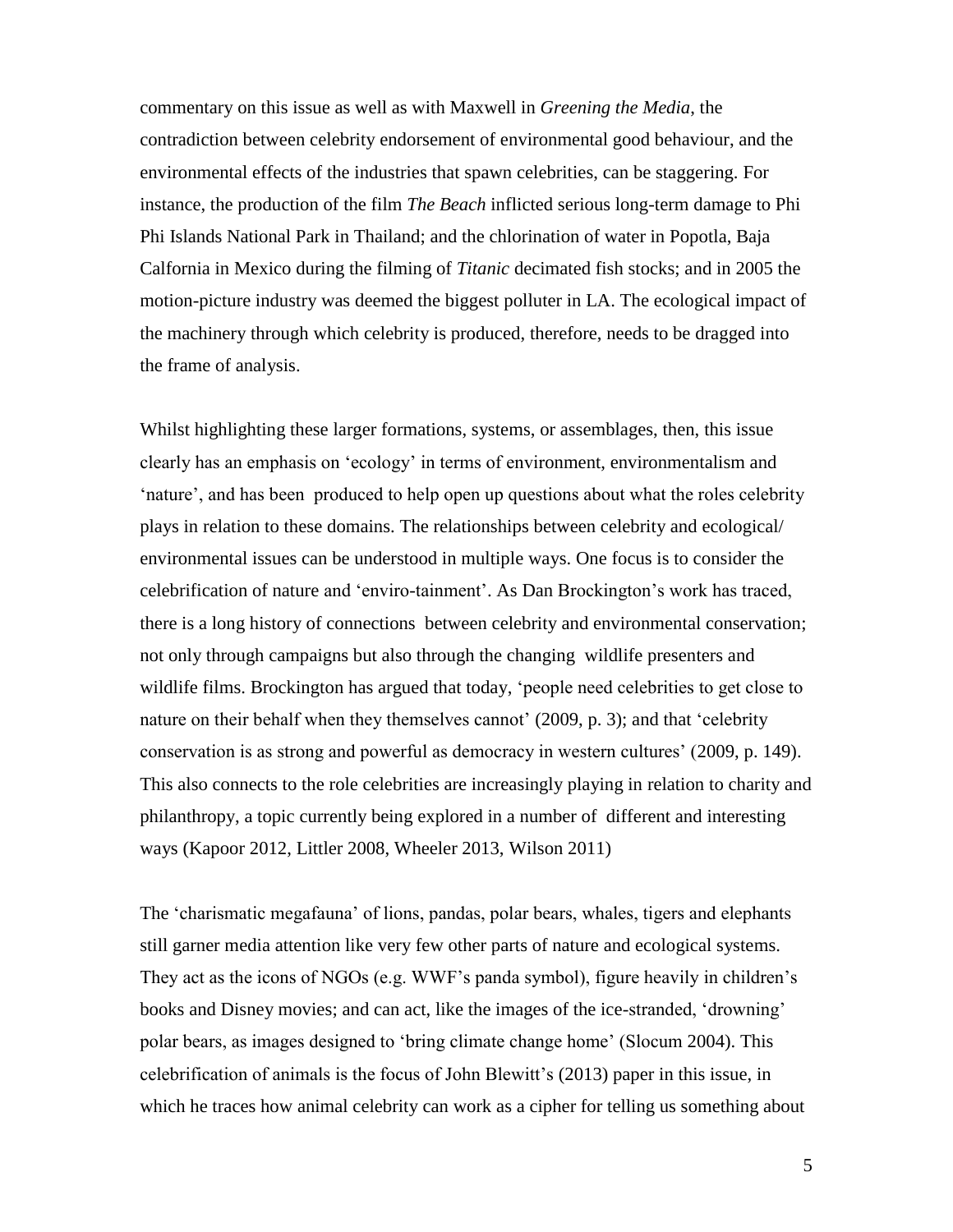what he terms the 'human socially constructed natural world'. Seen through the lens of Uggie (a dog), Jumbo (an elephant), Guy (a gorilla) and Dolly (the cloned sheep), Blewitt works to explore how what we might mean by 'celebrity' and 'celebrities' shift ontologically and historically over time through media and technological regimes.

In effect, with this inclusion of so-called 'animal celebrity'—or 'non-human celebrity' more broadly, we are suggesting that theorisations of celebrity might usefully consider fellow 'companion species' as a way not only to overcome the problematic separation of humans and nature but also bring the 'multiple natures' that exist into a clearer and more conciliatory ethical *rapprochement*. Within geography, Jamie Lorimer (2007, 2012) - alongside Whatmore 2002, Philo and Wilbert 2000, Wolch and Emel 1995, Evans and Meile 2012 —has built upon such considerations through his ideas around 'non-human charisma'. Viewed through the three lenses of ecological, aesthetic and corporeal charisma, Lorimer (2007, p. 927) argues that not only does accounting for non-human charisma open 'analysis to nonhuman difference and to the vast diversity of agency potentials performed by different organisms' but that its consideration also broadens what he calls 'space[s] for new affections' (2007, p. 928) with nature.<sup>2</sup>

We might connect these interests to the work of 'actant' theorists (e.g. Latour, Law and Callon) which considers – just like work on media ecologies -- the role of 'things' in the networks that make up social and ecological lives. In this worldview, matter, materialities and things matter in such a way that they get us *to do* things and do things *to* us in ways that require consideration. As Bennett (2010, p. viii) has put it, 'vibrant matter'—in the form of things like food, commodities, storms, and metal—has 'thing-power' that has a capacity to 'not only impede or block the will and designs of humans but also to act as quasi-agents or forces with trajectories, propensities, or tendencies of their own'. In this, her 'aspiriation is to articulate a vibrant materiality that runs alongside and inside humans

 $\overline{a}$ 

 $^{2}$  But what about 'non-charismatic' or 'ugly' natures -- something Lorimer (2007) does not necessarily cover? If the UK food personality Hugh Fearnley-Whittingstall's *Fish Fight*—a TV, internet and social media campaign dedicated to stopping the wasting of over-quota and 'wrong types' of caught fish in EU waters—is anything to go by, then for non-charismatic species such as 'trash fish' need the charisma of real celebrities such as Hugh to speak for and about them and act as their celebrified, public face.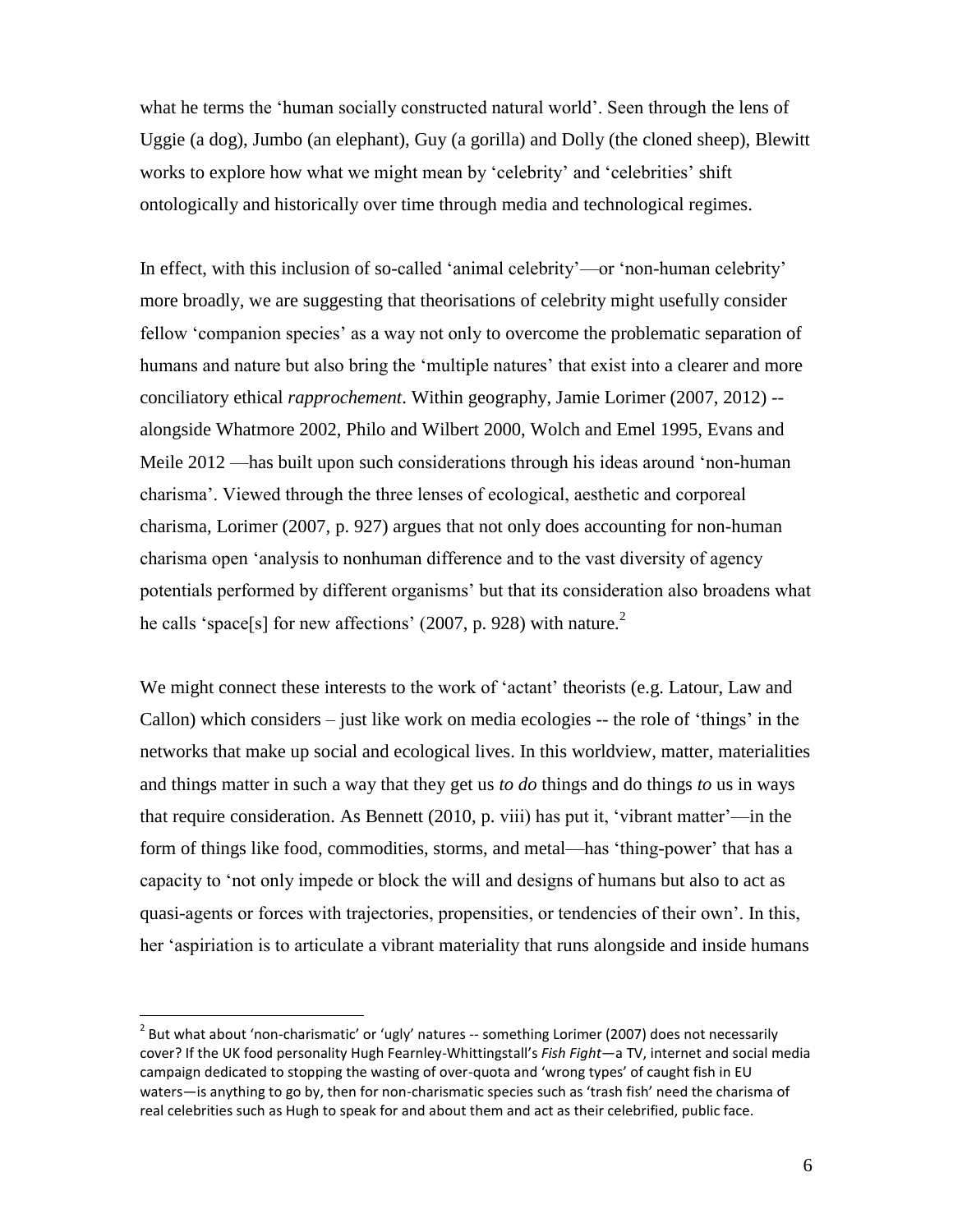to see how analysis of political events might change if we gave the force of things more due' (p. viii).

Taking this into account, we might say that just as non-humans have agency, so to can they sometimes have a kind of celebrity that elevates some 'things', places or entities above others in environmental and ecological politics. Geographical locations and places of concern can take on elevated and often iconic, status. The rainforest (the Amazon in particular) as well as the Arctic, and now the Gulf of Mexico via the BP Deepwater Horizon spill, have taken on special, quasi-celebrity status as places of concern worth 'saving'. In effect, whole species and geographical places—and now even processes/things like 'the climate'—have been 'celebritised' as ways that not only bring awareness to their plight, but also make them act as 'keystone species' or icons in garnering much wider support for environmental politics writ large. This is what Marshall (2013), in his commentary on the papers here shrewdly calls the 'personification of agency' that is then distributed across and within different publics, personas, places, issues and, in the case of the environment, natures, species and individualised 'celebrity' animals.

In this issue, Pramod Nayar (2013) explores how the Narmada Dam has become a celebrity of sorts; a celebrity 'space' and 'process' that has not only coalesced into movements for environmental justice but, through this celebrity, has worked to spawn other forms of environmental politics that trace their tactics, feelings and motivations back to the Narmada Dam. Nayar describes this river-persona as a 'chronotope' that echoes across time and space; the Narmada, through the frictions associated with its contentious media discourses and iconic celebrity-status, has shaped what he terms environmental 'grammars of protest' in and around this part of India.

That non-humans— whether polar bears or rivers—might be understood in particular circumstances as forms of celebrity can also generate concern. To draw on and paraphrase Lorimer (2007, p. 928; emphasis added)—this non-human, thing-based celebrity 'engender[s] *particular* forms of environmental ethics' that might just as easily close down or 'hide' as much as open up politics, movements and ecologies. Thus the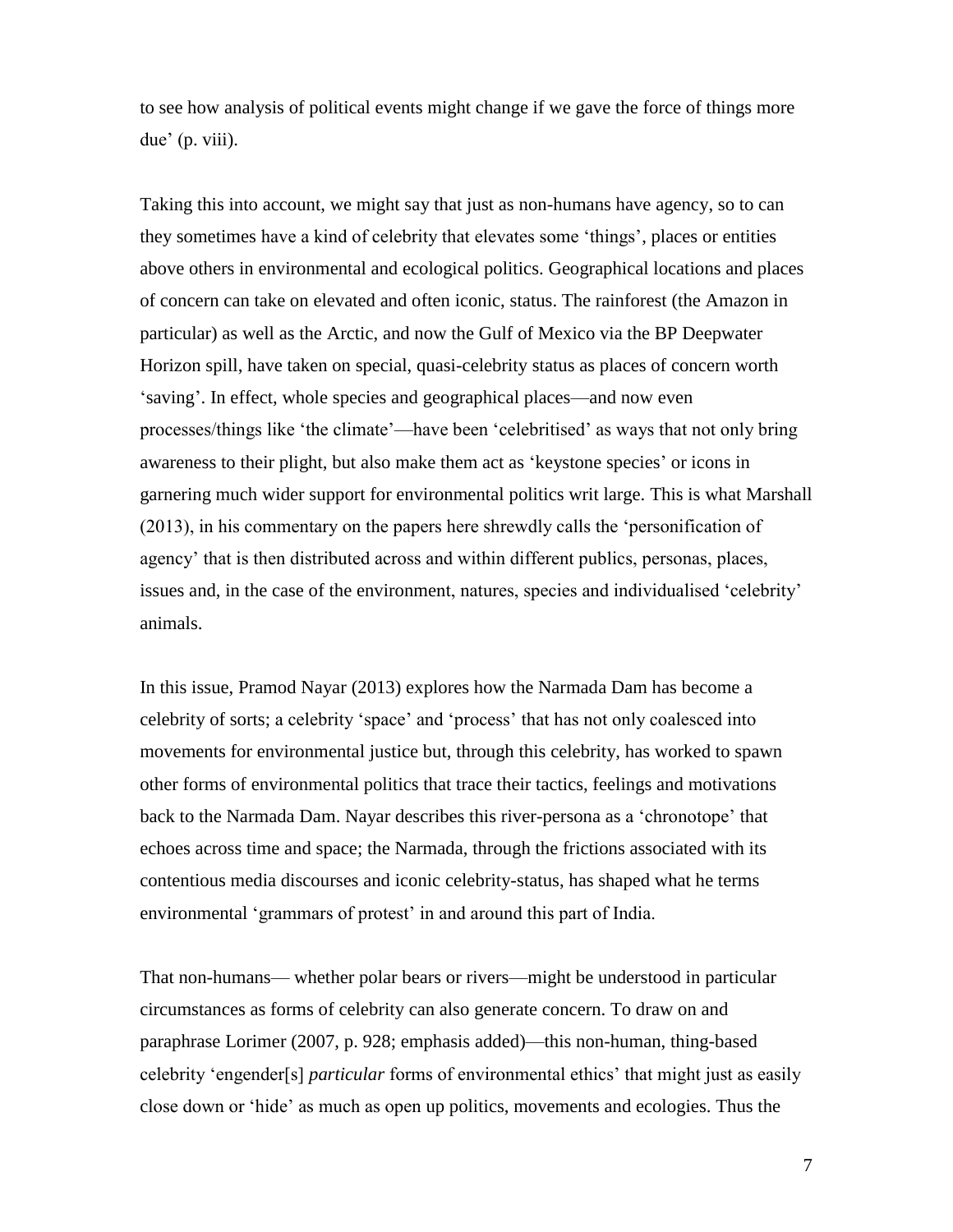celebritisation of particular species, animals, places and things—given their ability to garner media and human celebrities' attention and concern—might be understood as having serious implications for 'the scope of environmental governance and brings the diversity of bio*diversity* conservation into question' (Lorimer 2007, p. 928). In other words, the celebritisation of more-than-human species and things has the potential to lose sight of the ecological webs that particular animals or species are enmeshed in, upon which they depend upon and co-construct. At the same time, those 'in-between' or 'less celebrifiable' places and things can be left to the wayside in the wider framings of environmental movements and concerns as celebrified icons garner all the media and movement attention. The same too goes for the invisibility of those humans living nearby, in parallel and/or with the animals, ecologies and/or things that gain celebrity status. What Nick Couldry terms 'the hidden injuries of media power' (Couldry 2001) affects things, places and animals as much as humans.

This issue is concerned with the circuits of power that celebrities are both enmeshed in and create. Power can provide celebrities with the capacity to shape understandings of ecology; celebrity ecologies and the powerful a/effects they produce can be mobilised to any number of political and politicised ends. This is clearly not simply a matter of 'caring' figures devoted to the transmission of message of the environmental good. Indeed, in celebrity biopolitics, as Boykoff and Olsen (2013) detail in this issue, there are celebrities who wish to act as '*non*-change-agents'—as they discuss, in the form of oilindustry supported, climate change sceptics—as much as there are those who wish to be, act and produce themselves as 'change-agents' working in the service of green politics and progressive social change through 'awareness raising' activities as described in the papers by Anderson (2013), McCurdy (2013) and Alexander (2013).

Boykoff and Olson (2013) explore the ways that a powerfully funded but extremely small and scientifically-marginalised group of climate sceptics have become media celebrities in their own right. Tracing these 'merchants of doubt' back to the US-based Wise Use movement and tobacco-lobby, they denote such sceptics as a kind of 'keystone species' in the fraught world of media portrayals of climate change science and politics. For them, the motivations, drive and exhilaration of this infamous species of climate change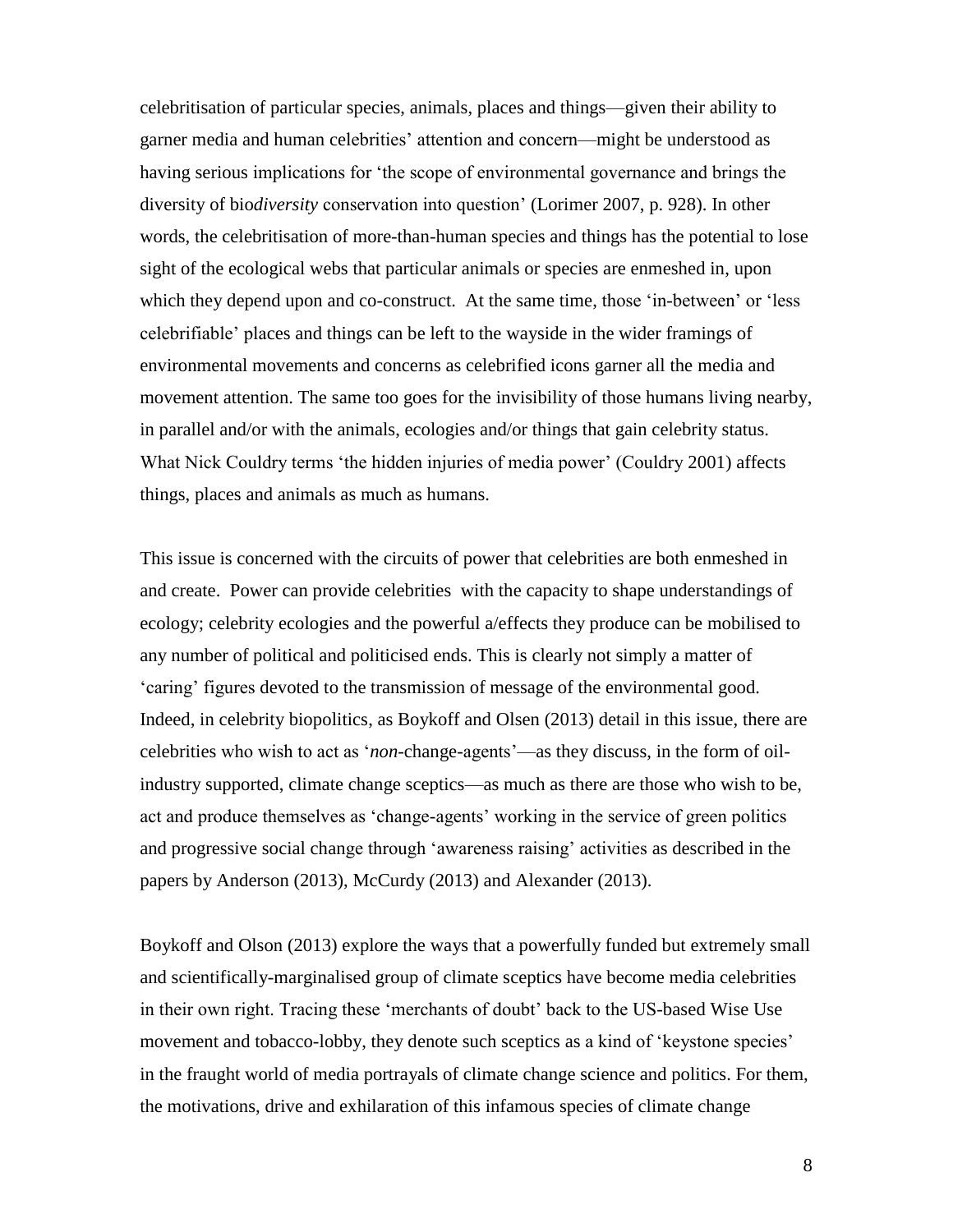celebrity (cf. Boykoff and Goodman 2009) is worth exploring in order to understand both the cultural politics surrounding the contentious debates in climate change cultures and, in particular, the power and powerful processes that lie behind their elevated voices and celebrity.

McCurdy (2013), on the other hand, in an attempt to conceptualise what he sees as a new type of celebrity-activist in Tamsin Omond, parses the ways that UK media works to frame her actions in relation to environmental causes. He discusses how her privileged background and class-position has been framed by newspapers of different ideological bents. As he argues, Omond's 'conspicuous activism' has worked to, in a sense, fit her and her activities in a hyper-individualist framing that hews to the cultural politics of neoliberalism and the contemporary moment that so fully defines the creation, focus and politics of celebrities. Alison Anderson's paper also takes up the question of the mediation of climate change activism, this time looking at newspaper coverage of the Rio +20 Earth Summit. This paper considers how celebrity interventions impacted upon and shaped media coverage of the summit, both 'officially', in terms of endorsements by Robert Redford, Paul McCartney, Penelope Cruz and Jude Law for Greenpeace's *Save the Arctic* campaign, and unofficially, via the *Climate Siren* activists who chained themselves to the railings at Buckingham Palace holding a quote from Prince Charles. Anderson finds that celebrity was a key factor in generating any coverage to a summit with reduced media interest, but questions to what extent it served to reproduce existing power asymmetries.

Alexander's (2013) paper raises another issue about the biopolitical power of celebrity ecologies by considering their development through social media. She explores how the 'green vampire' -- aka Ian Somerhalder, star of the US TV series *Vampire Diaries* - uses Twitter to communicate with fans to apparently attempt to mobilise them to lead more ecologically-friendly lifestyles. With 3.5 million followers, his audience is vast, but given how much we know about the knowledge/action gap, and the problems of individual consumer-based approaches to environmental crises, does this matter? To what extent does having Facebook 'likes' and Twitter followers of green celebrities and celebrity-fronted environmental campaigns 'count' as a form of politics? As P. David

9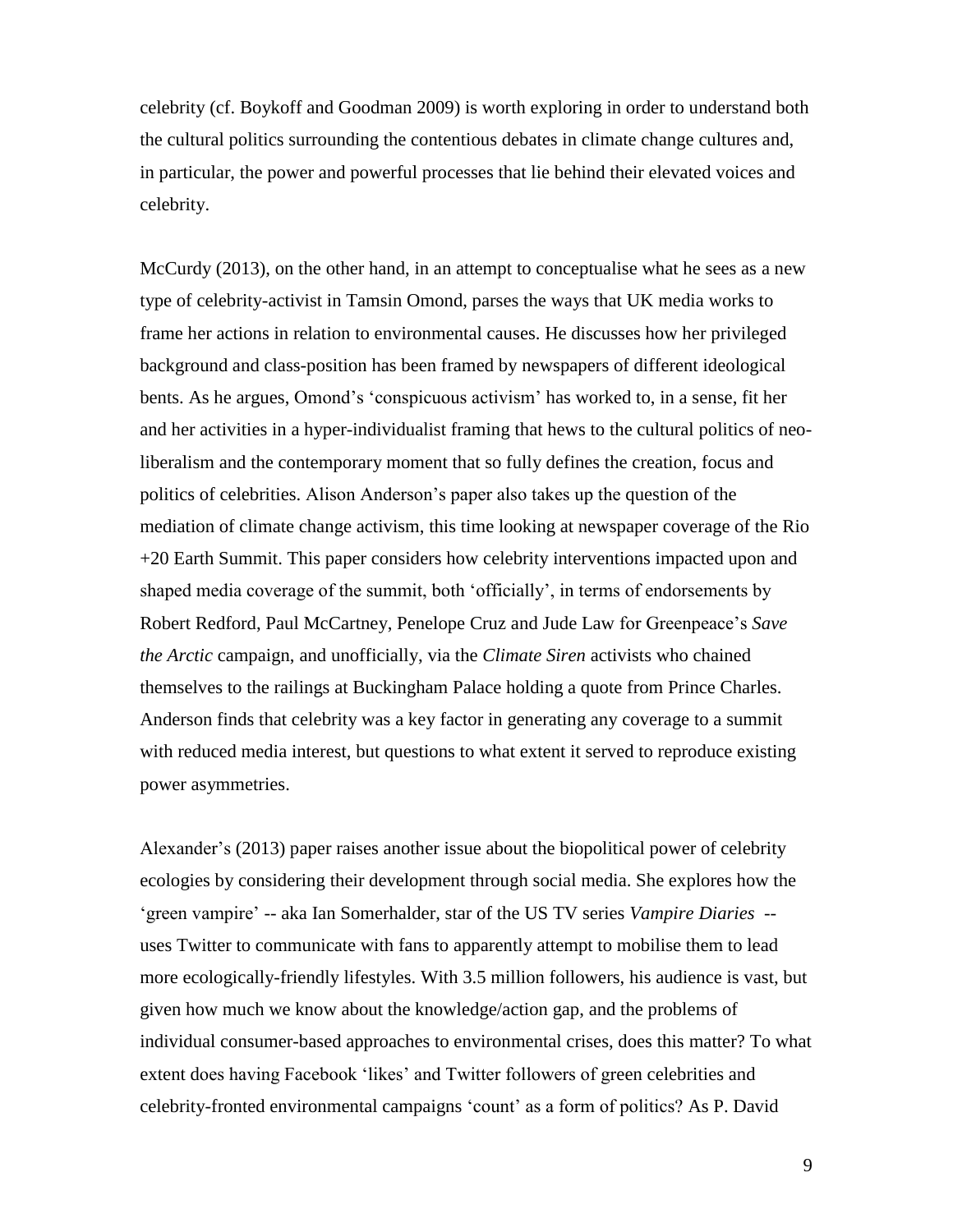Marshall's work indicates, engaging with how social media reformulates celebrity, and intervenes in the sphere of ecological/green politics, is necessary.

The relationships, dynamics and ecologies between celebrity and environmentalism are neither uniform nor consistent. The involvement of human celebrities with environmental causes can both generate attention to environmental campaigns and work to increase environmental degradation. As the journalist and activist George Monbiot – himself no stranger to either sphere of celebrity or environmentalism - has argued, it is difficult to generalize about celebrities, as the mode of engagement by 'informed' and careful celebrities like Brian Eno or Thom Yorke is a world away from that of celebrities like Bob Geldof or Bono, who 'managed to destroy the causes that they claimed to support and to supplant a call for justice with a call for charity' (Littler 2009). As Toby Miller (2013) points out in this issue, whilst celebrities promoting green causes can work to actively obscure their narcissistic complicity in the generation of environmental degradation, it is also the case that 'tiny superstructural' changes can be made or triggered by celebrity interventions. Celebrity ecologies are co-produced through a nexus of power relations and uneven power geometries (Massey 1993) which help frame and shape understandings of the environment and environmental politics. It therefore seems necessary to explore both how they interact in such diverse ways with these power dynamics; and to identify how these flamboyant instances of ecologically-oriented fame can work to actively obscure, silence and render invisible other aspects of our social, cultural and environmental ecologies.

### **References**

- Alexander, J., 2013. The case of the green vampire: Eco-celebrity, twitter and youth engagement. *Celebrity Studies*.
- Anderson, A., 2013. 'Together we can save the arctic': Celebrity advocacy and the rio earth summit 2012. *Celebrity Studies*.
- Bennett, J., 2010. *Vibrant Matter: A political ecology of things.* Durham: Duke University Press.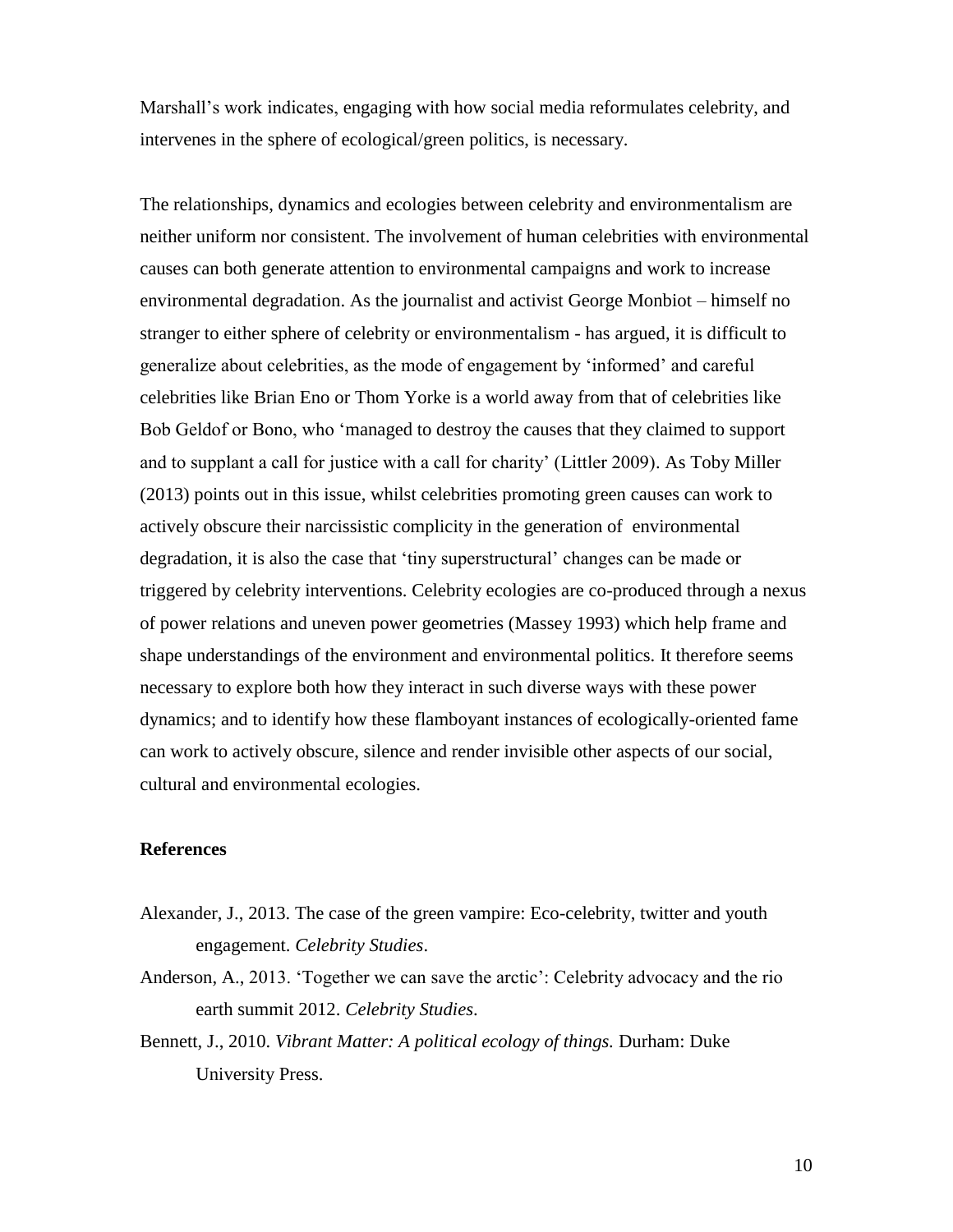- Blewitt, J., 2013. What's new pussy cat? A genealogy of animal celebrity. *Celebrity Studies*.
- Boykoff, M. and Goodman, M., 2009. Conspicuous Redemption? Reflections on the promises and perils of the 'celebritization' of climate change. *Geoforum,* 40, 395- 406.
- Boykoff, M. and Olson, S., 2013. 'Wise contrarians': A keystone species in contemporary climate science, politics and policy. *Celebrity Studies*.

Brockington, D., 2009. *Celebrity and the environment.* London: Zed Books.

- Cooper, A., 2008. *Celebrity diplomacy.* Boulder: Paradigm.
- Couldry, N., 2001. 'The hidden injuries of media power' in *Journal of Consumer Culture*, 1:2, 155-177
- Dyer, R. (1986) *Heavenly Bodies: Film Stars and Society*. London: BFI.
- Evans, A. and Miele, M., 2012. Between food and flesh: How animals are made to matter (and not matter) within food consumption practices. *Environment and Planning D: Society and Space,* 30, 298-314.
- Fridell, G. and Konings, M., (eds.) 2013. *Age of icons,* Toronto: University of Toronto.
- Fuller, M., (2007) *Media Ecologies* MIT Press
- Goodman, M. and Barnes, C., 2011. Star/poverty space: The making of the 'development celebrity'. *Celebrity Studies,* 2 (1), 69-85.
- Kapoor, I., (2012) *Celebrity Humanitariansim: The Ideology of Global Charity*. London: Routledge.
- Koerner, A., 2013. Oscars 2013 Red Carpet Helen Hunt in Eco-Friendly H&M. Ecorazzi.Com 2013. [http://www.ecorazzi.com/2013/02/24/oscars-2013-red](http://www.ecorazzi.com/2013/02/24/oscars-2013-red-carpet-helen-hunt-in-eco-friendly-hm/)[carpet-helen-hunt-in-eco-friendly-hm/.](http://www.ecorazzi.com/2013/02/24/oscars-2013-red-carpet-helen-hunt-in-eco-friendly-hm/) Accessed 1 March 2013.
- Littler, J., 2008. "I feel your pain": Cosmopolitan charity and the public fashioning of the celebrity soul. *Social Semiotics,* 18 (2), pp237-251.
- Littler, J., 2009. 'Mediating climate change' Interview with Helen Bird, Max Boykoff, Mike Goodman and George Monbiot, *Soundings* 48, 2009 pp47-64.
- Lorimer, J., 2007. Nonhuman charisma. *Environment and Planning D: Society and Space,* 24 (5), 911-932.
- Lorimer, J., 2012. Multinatural geographies for the anthropocene. *Progress in Human Geography,* 36 (5), pp593-612.